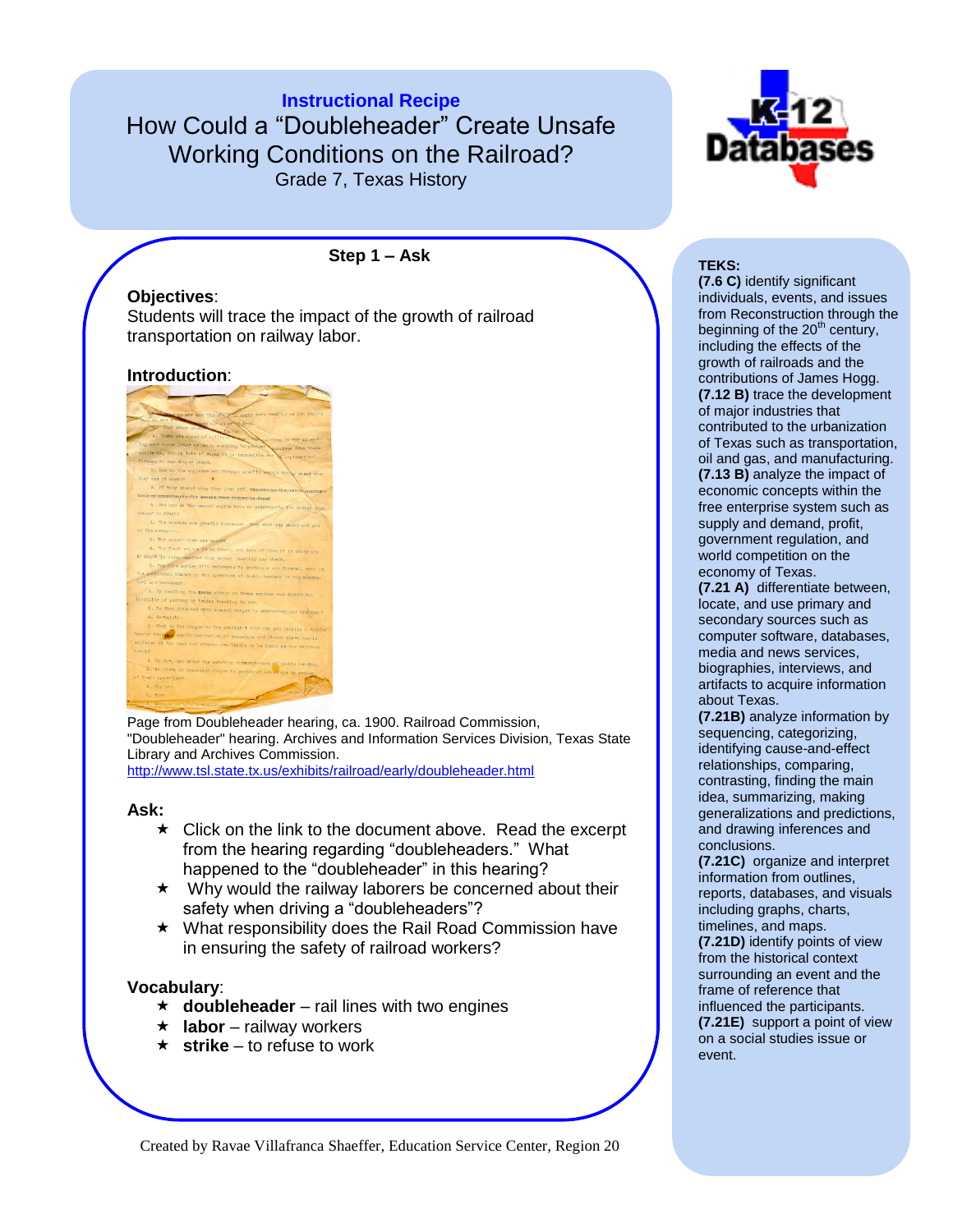## **Step 2 – Investigate**

Texas State Library and Archives Resources:

★ Page from Doubleheader hearing, ca. 1900. Railroad Commission, "Doubleheader" hearing. Archives and Information Services Division, Texas State Library and Archives Commission.

[http://www.tsl.state.tx.us/exhibits/railroad/early/doubleheade](http://www.tsl.state.tx.us/exhibits/railroad/early/doubleheader.html) [r.html](http://www.tsl.state.tx.us/exhibits/railroad/early/doubleheader.html)

- $\star$  "The Fight for the Commission": <http://www.tsl.state.tx.us/exhibits/railroad/fight/page4.html>
- ★ W.D. Hornaday Collection, Prints and Photographs Collection, Archives and Information Services Division, Texas State Library and Archives Commission. 1975/70- 4463.

[http://www.tsl.state.tx.us/exhibits/railroad/fight/explosion.htm](http://www.tsl.state.tx.us/exhibits/railroad/fight/explosion.html) [l](http://www.tsl.state.tx.us/exhibits/railroad/fight/explosion.html)

★ "John H. Reagan and Early Regulation": <http://www.tsl.state.tx.us/exhibits/railroad/early/page4.html>

EBSCO Resources:

 "Wabash Case." *Columbia Electronic Encyclopedia, 6th Edition* (2010): 1. *Primary Search*. EBSCO. Web. 27 Nov. 2010.

[http://search.ebscohost.com/login.aspx?direct=true&db=prh](http://search.ebscohost.com/login.aspx?direct=true&db=prh&AN=39039037&site=srck5-live) [&AN=39039037&site=srck5-live](http://search.ebscohost.com/login.aspx?direct=true&db=prh&AN=39039037&site=srck5-live)

 "Granger movement." *Columbia Electronic Encyclopedia, 6th Edition* (2010): 1. *Primary Search*. EBSCO. Web. 27 Nov. 2010.

[http://search.ebscohost.com/login.aspx?direct=true&db=prh](http://search.ebscohost.com/login.aspx?direct=true&db=prh&AN=39009528&site=srck5-live) [&AN=39009528&site=srck5-live](http://search.ebscohost.com/login.aspx?direct=true&db=prh&AN=39009528&site=srck5-live)

Use the above resources to record information on the concept map on the next page. Think about the following when using the primary sources above:

- $\star$  What message is the source trying to communicate?
- $\star$  Who is the intended audience for this source?
- $\star$  What parts of the source informs you about the topic of the lesson?
- ★ Which sources support or refute your original thoughts about the topic?

#### **Technology Application TEKS:**

**(6A)** Determine and employ methods to evaluate the electronic information for accuracy and validity **(6B)** Resolve information conflicts and validate information through accessing, researching, and comparing data

**(6C)** Demonstrate the ability to identify the source, location, media type, relevancy, and content validity of available information

**(7A)** Plan, create, and edit documents created with a word processor using readable fonts, alignment, page setup, tabs, and ruler settings

**(7D)** Demonstrate proficiency in use of multimedia authoring programs by creating linear or nonlinear projects incorporating text, audio, video, and graphics **(10A)** Use productivity tools to create effective document files for defined audiences such as slide shows, posters, multimedia

presentations, newsletters, brochures, or reports

**(10D)** Demonstrate appropriate use of fonts, styles, and sizes, as well as effective use of graphics and page design to effectively communicate

**(11A)** Publish information in a variety of ways including, but not limited to, printed copy, monitor display, Internet documents, and video

Created by Ravae Villafranca Shaeffer, Education Service Center, Region 20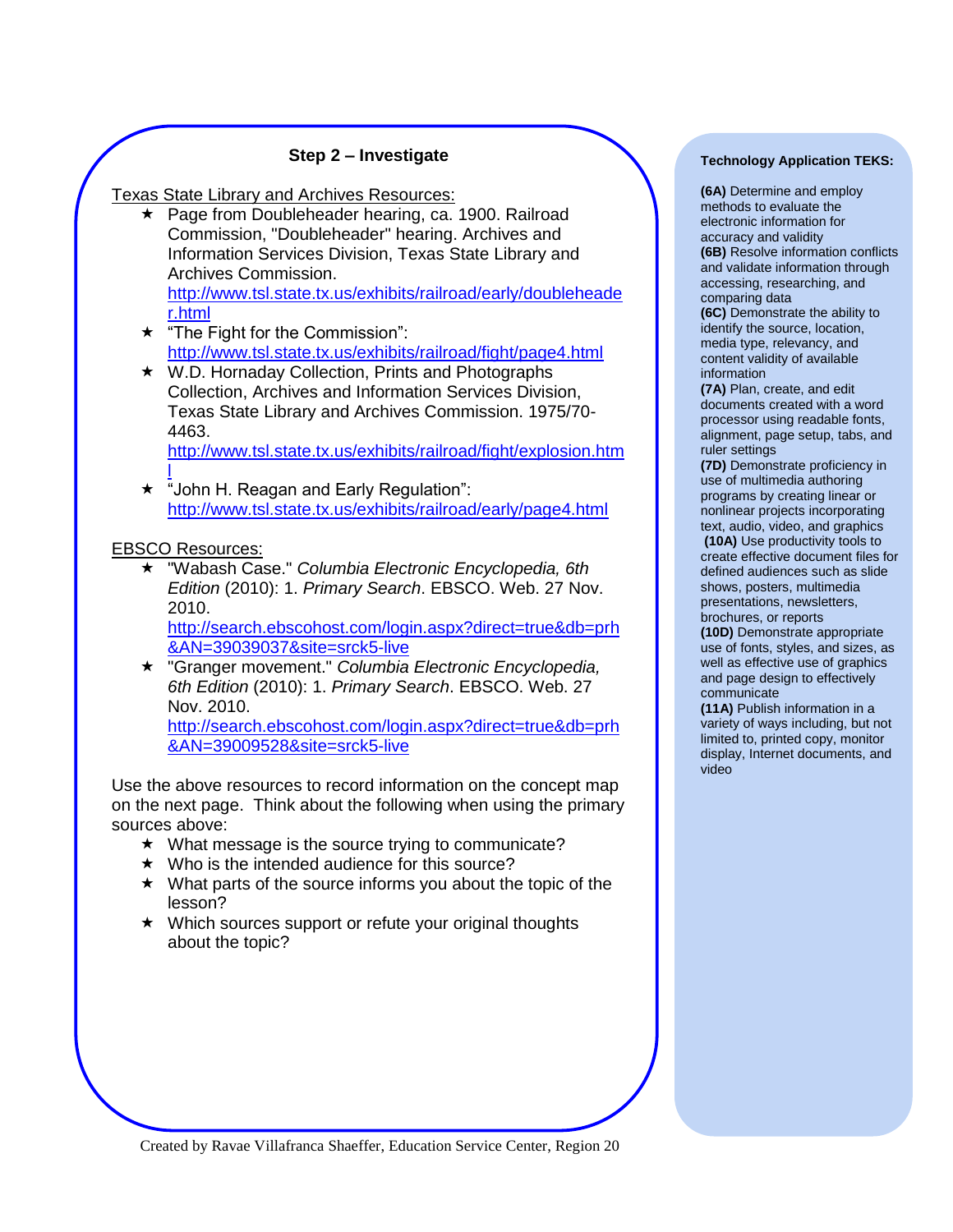## **Step 3 – Create**

Students can work individually or with partners to create a concept map that organizes the information they learned about Texas. Here are some suggested topics that could be included:

 $\sqrt{2}$  Technology Link – Students may use graphic organizer software such as Inspiration, draw a table in a word processor, or create a spreadsheet using Microsoft Excel to map out their ideas.

**Allow students to share their information with another group or as a whole class.**

| <b>Events/Incidents</b><br>that Threatened<br>the Safety of Rail<br><b>Line Workers</b> | <b>Rail Road</b><br><b>Industry</b><br><b>Response to the</b><br><b>Event</b> | <b>Rail Line Worker</b><br><b>Response</b> | <b>Rail Road</b><br><b>Commission</b><br><b>Response</b> |
|-----------------------------------------------------------------------------------------|-------------------------------------------------------------------------------|--------------------------------------------|----------------------------------------------------------|
|                                                                                         |                                                                               |                                            |                                                          |
|                                                                                         |                                                                               |                                            |                                                          |
|                                                                                         |                                                                               |                                            |                                                          |
|                                                                                         |                                                                               |                                            |                                                          |

Created by Ravae Villafranca Shaeffer, Education Service Center, Region 20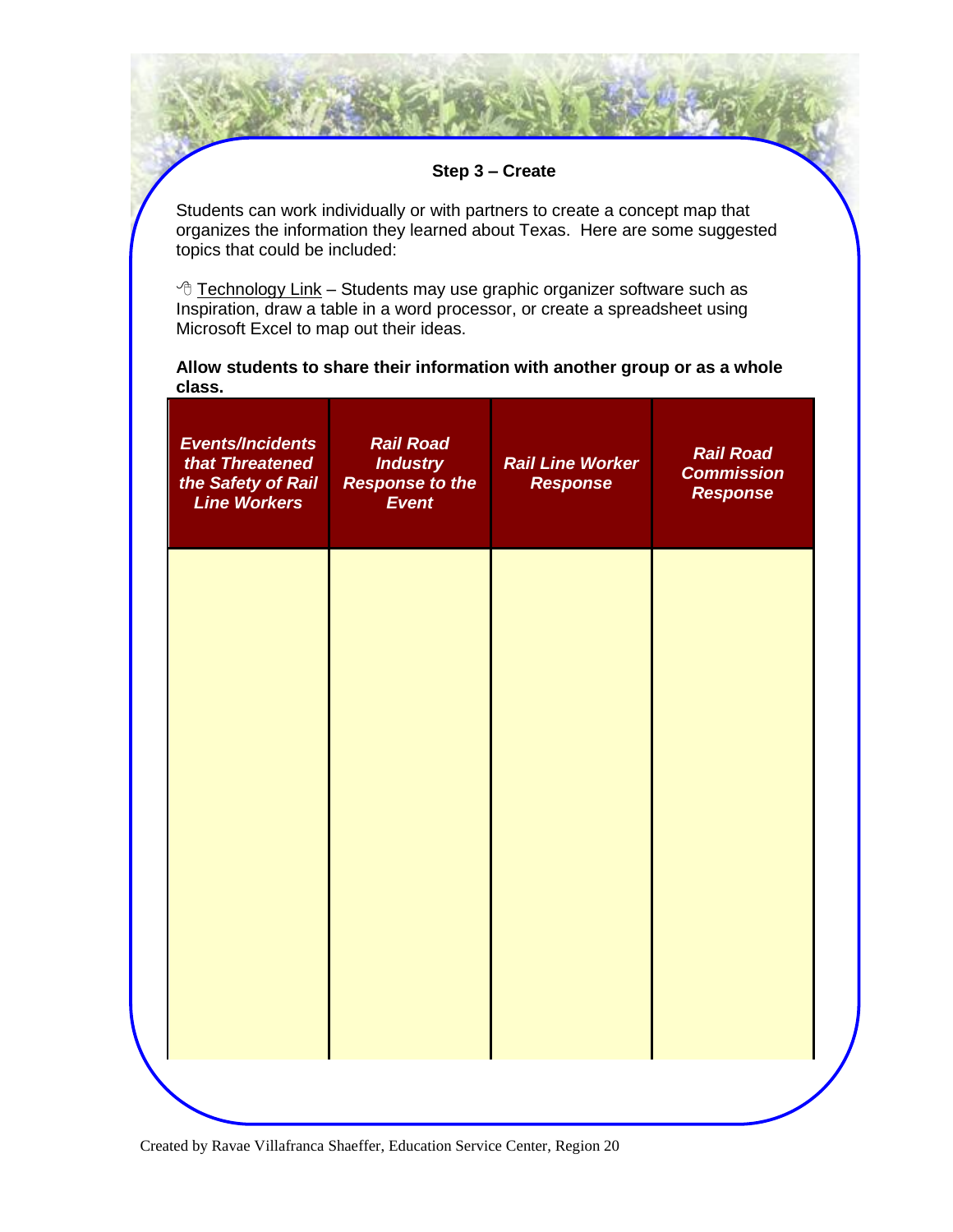## **Step 4 – Discuss**

Students may choose one of the following projects to complete:

- $\star$  Pretend you are a railway worker in Texas in the early 1900s. Imagine that you experienced the explosion in San Antonio that led to the Great southwest Strike. **Design a protest poster** that explains why working conditions were unsafe and what you want the railway industry to do about it. Be sure to include photos and evidence that will help make your point.
- $\star$  Pretend you are a journalist who was sent to Texas to cover the explosion in San Antonio. **Write a newspaper article** that explains what happened in the explosion, who was impacted, why the explosion happened, and what the railway laborers want to happen next. Be sure to include photos or graphics that help make the story interesting to readers.

 $\sqrt{\overline{C}}$  Technology Link - Students can use Microsoft Word or Publisher to develop their products. Use the EBSCO image collection to help you find images of Texas.

## **Step 5 – Reflect**

Allow students to present their projects to the rest of the class. Use the following suggested rubric to assess the students' work. Make sure that the students are familiar with the rubric *before* they begin creating their project. They should refer to the rubric repeatedly to monitor their progress in creating their project.

 Technology Link: You can also create your own rubric with your students at [http://rubistar.4teachers.org/index.php.](http://rubistar.4teachers.org/index.php)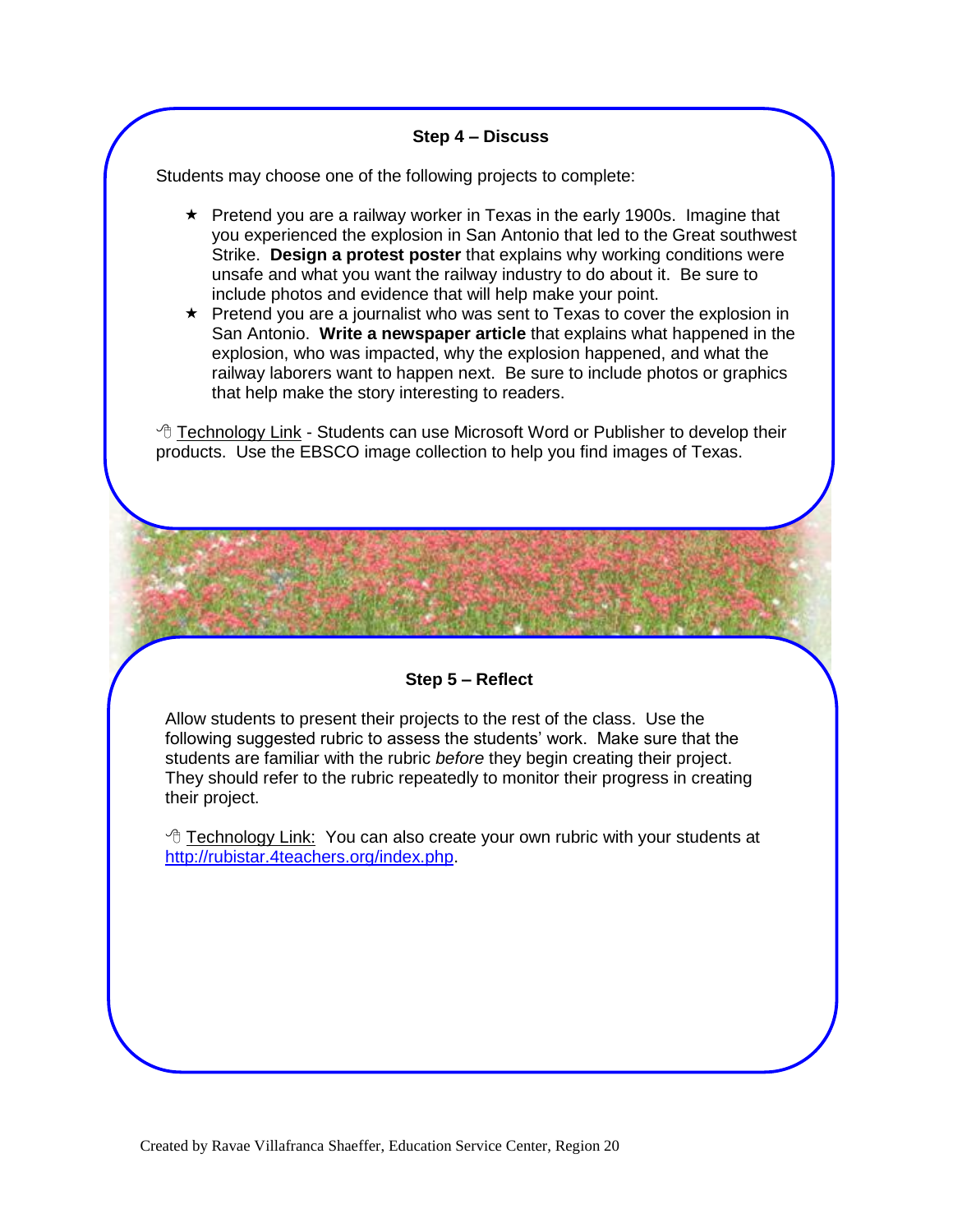Teacher Name:\_\_\_\_\_\_\_\_\_\_\_\_\_\_\_\_\_\_\_\_\_\_\_\_\_\_\_\_\_\_\_\_\_\_\_\_\_\_\_\_\_\_\_\_\_\_\_\_\_\_\_

 $Student(s) Name(s):$ 

| <b>CATEGORY</b>         | $\overline{4}$                                                                                                                                   | 3                                                                                                                                               | $\overline{2}$                                                                                                                                         | 1                                                                                                                 |
|-------------------------|--------------------------------------------------------------------------------------------------------------------------------------------------|-------------------------------------------------------------------------------------------------------------------------------------------------|--------------------------------------------------------------------------------------------------------------------------------------------------------|-------------------------------------------------------------------------------------------------------------------|
| Content -<br>Accuracy   | At least 7<br>accurate facts are<br>displayed on the<br>poster.                                                                                  | 5-6 accurate facts 3-4 accurate<br>are displayed on<br>the poster.                                                                              | facts are<br>displayed on the<br>poster.                                                                                                               | Less than 3<br>accurate facts are<br>displayed on the<br>poster.                                                  |
| Knowledge<br>Gained     | Student can<br>accurately answer accurately<br>all questions<br>related to facts in<br>the poster and<br>processes used to<br>create the poster. | Student can<br>answer most<br>questions related<br>to facts in the<br>poster and<br>processes used to<br>create the poster.                     | Student can<br>accurately<br>answer about<br>related to facts in the facts or<br>the poster and<br>processes used to the poster.<br>create the poster. | Student appears<br>to have<br>insufficient<br>75% of questions knowledge about<br>processes used in               |
| Required<br>Elements    | The poster<br>includes all<br>required elements included on the<br>as well as<br>additional<br>information.                                      | All required<br>elements are<br>poster.                                                                                                         | All but 1 of the<br>required<br>elements are<br>included on the<br>poster.                                                                             | Several required<br>elements were<br>missing.                                                                     |
| Graphics -<br>Relevance | All graphics are<br>related to the<br>topic and make it<br>easier to<br>understand. All<br>borrowed<br>graphics have a<br>source citation.       | All graphics are<br>related to the<br>topic and most<br>make it easier to<br>understand. All<br>borrowed<br>graphics have a<br>source citation. | All graphics<br>relate to the<br>topic. Most<br>borrowed<br>graphics have a<br>source citation.                                                        | Graphics do not<br>relate to the topic<br>OR several<br>borrowed<br>graphics do not<br>have a source<br>citation. |

# **Protest Poster : Great Southwest Strike**